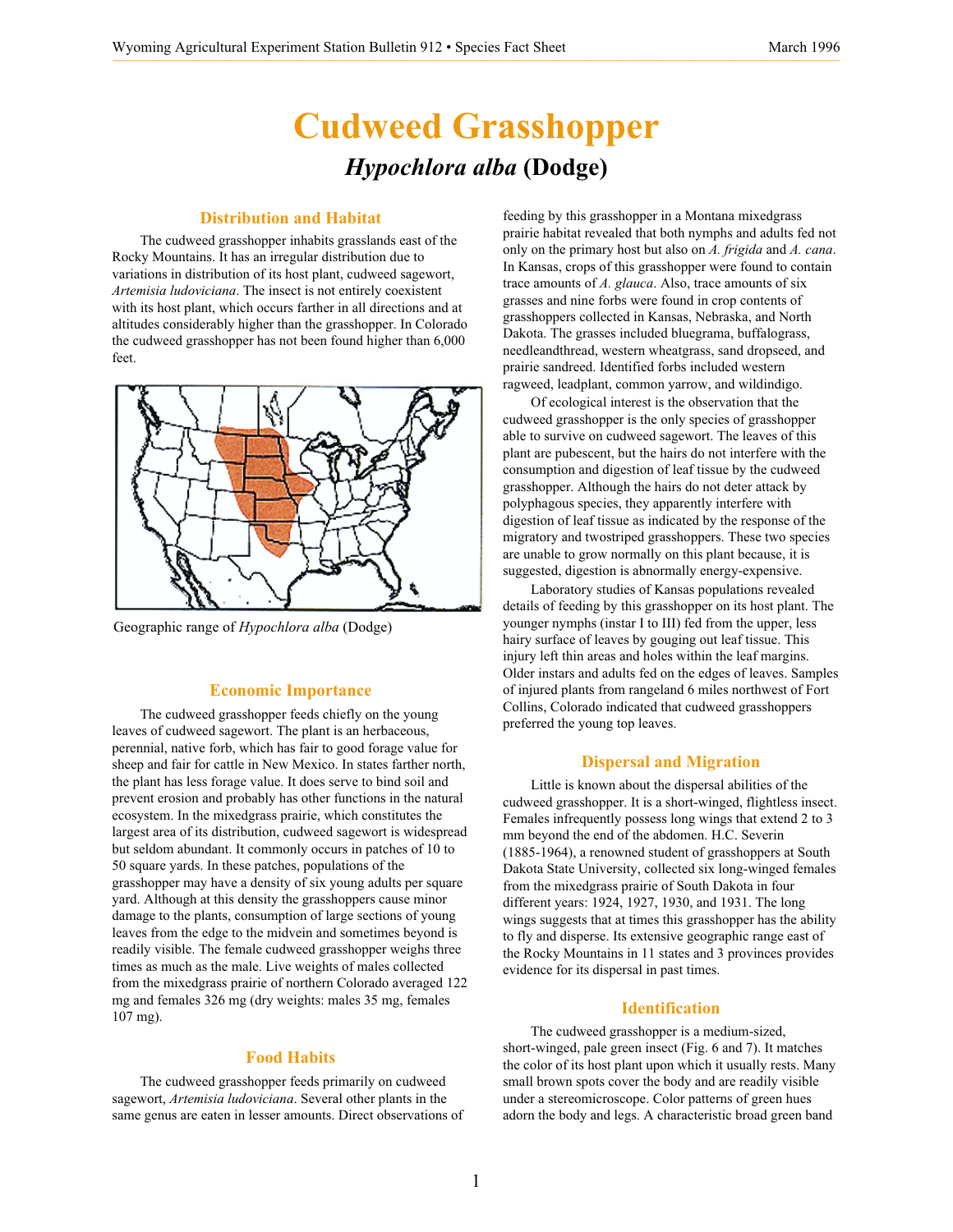### Instar 1



1. BL 5.5 mm FL 2.4 mm AS 11.

#### Instar 2



2. BL 5.2-8.3 mm FL 3-3.7 mm AS 13-15.

## Instar 3



3. BL 8-10.5 mm FL 4.7-5.4 mm AS 17-18.

Instar 4



4. BL 9.6-12.6 mm FL 5.8-6.7 mm AS 18-20.



5. BL 11-18.2 mm FL 7.8-9.8 mm AS 21-22.

Figures 1-5. Appearance of the five nymphal instars of *Hypochlora alba* - their sizes, structures, and color patterns. Notice progressive development of the wing pads.  $BL = body$  length,  $FL = hind$  femur length,  $AS =$ antennal segments number.

runs behind the eye on the side of the head and continues onto the lateral lobe of the pronotum and the sides of the meso and metanotum. Dry, pinned specimens change color, turning dull yellowish tan. The male cercus is broad at the base and slender apically, the furcula is short and slender, and the subgenital plate bears an apical tubercle (Fig. 8). Infrequently the female is long-winged.

The nymphs are identifiable by their shape, structures, and color (Fig. 1-5).

- 1. Head pale green and spotted brown, antennae of instar I blue and each segment with anterior pale annulus, antennae of instars II to V green and segments with anterior pale annuli, segments of instars III to V with brown spots or suffusions of brown.
- 2. Pronotum pale green and spotted brown, median carina paler green, this dorsal line runs from median carina onto meso and metanotum and the abdomen; medial area of hind femur pale green and spotted brown or medium green; hind tibia pale green.
- 3. Abdomen pale green and spotted brown.

Collections of grasshoppers from rangeland may include nymphs of *Hypochlora alba* and *Hesperotettix viridis*. Both species are spurthroated grasshoppers and green. The two can be separated by the following characteristics. 1. *H. viridis* is medium green, *H. alba* pale green. 2. Antennae of *H. viridis* are black with segments having a pale anterior annulus, *H. alba* have green antennae and may be spotted or suffused with brown in the older instars. 3. *H. viridis* has medial area of hind femur medium green and spotted black in instars I and II, and medium green with black chevrons in instars III to V, *H. alba* has the medial area of hind femur pale green and spotted brown or medium green.

#### **Hatching**

Hatching about one month after *Ageneotettix deorum*, the cudweed grasshopper belongs to the late-developing group of grasshoppers. In the tallgrass prairie of eastern Kansas, eggs may begin to hatch as early as May 15 (Table 1). In southeastern North Dakota and in northern Colorado, they begin to hatch June 1. Hatching continues for approximately one month.

#### **Nymphal Development**

For a rangeland species that spends most of its time above ground on the host plant, the nymphs develop relatively fast. In a mixedgrass prairie site in northcentral

# Instar 5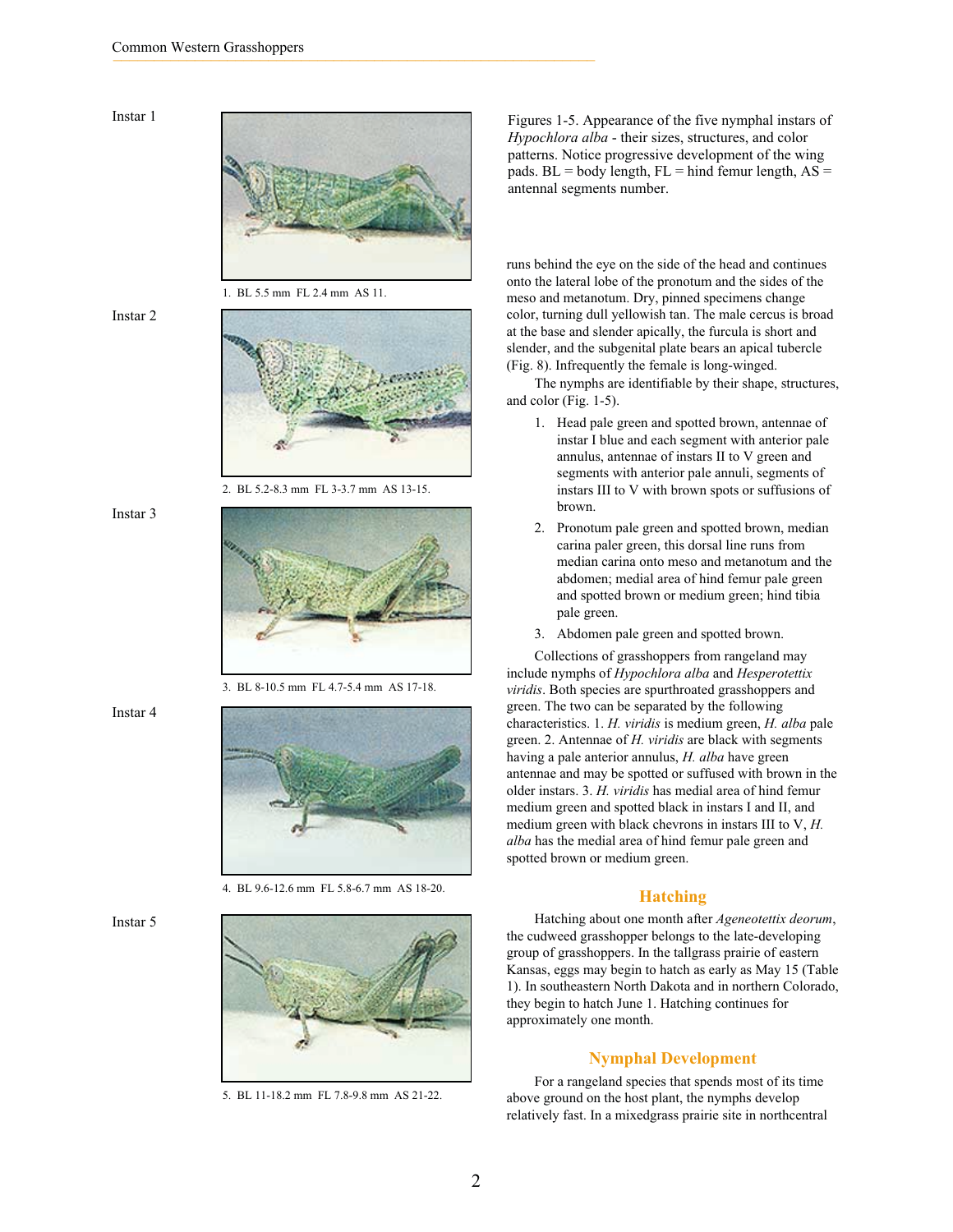Figures 6-9. Appearance of the adult male and female of *Hypochlora alba*, end male abdomen, and egg pod and eggs.

Colorado, late instars and adults have been discovered from morning to evening sitting 5 to 11 inches above ground on stems of cudweed and fringed sagebrush. For many ground-dwelling grasshoppers this height serves as a refuge from extremes of high temperature.

As measured from first hatch to first adults, the nymphal period lasts 44 to 46 days (Table 1). Both males and females require five instars to achieve adulthood.

## **Adults and Reproduction**

Adults remain in the same habitat in which the eggs hatch and nymphs develop. In the mixedgrass prairie the majority of adults congregate in patches of cudweed. Some adults, however, rest on isolated host plants and also on isolated non-host plants. This fact indicates limited dispersal and the mixing of individuals in a population among host-plant patches.

No investigation of maturation and courtship have been conducted. Observations of two pairs in copulo were made 12 August 1994 at 6:46 a.m. and at 9:25 a.m. DST in a mixedgrass prairie site of northcentral Colorado (altitude 5,400 feet). One pair rested 1.5 inches from the tip of a 10-inch tall cudweed plant; the other pair inhabited a cudweed patch, but its position was not noted. Adults were observed in this Colorado site from July 31 to October 4, 1993. The population dwindled in density as the season progressed. Females oviposit in the interspersed bare areas of grassland. During oviposition, the female holds on to an upright plant, and with hindlegs held high, works her ovipositor into the soil. A record of one complete oviposition revealed that drilling began at 3:10 p.m. and egg laying finished at 4:25 p.m. The female then devoted several minutes to movement of soil particles over the cavity with her ovipositor. The pod is slightly curved, 5/8 to 3/4 inch long, and contains 8 to 12 eggs (Fig. 9). The eggs are tan and 3.8 to 4.9 mm long. In the ground, the eggs are oriented nearly vertically.

# **Population Ecology**

An important population characteristic of an organism is its dispersion. The term refers to the distribution or spacing of individuals in the habitat. Because in its nymphal and adult stages the cudweed grasshopper almost continually occupies the host plant, the dispersion of the plant determines that of the grasshopper. Where cudweed is abundant and scattered as in the tallgrass and sand prairies, the grasshopper is relatively abundant and scattered. But in the mixedgrass prairie, the cudweed plant is less abundant and grows chiefly in clumps in well-watered situations such as sandy loam slopes and ravine bottoms. These clumps of cudweed plants serve as the main residential sites of the grasshopper and cause the



6. BL 14.5-16.6 mm FL 9.7-10.5 mm AS 21-25.

Female

Male



7. BL 17-22 mm FL 10.1-11.7 mm AS 22-23.



8. End of male abdomen showing cerci, furcula, and supraanal plate.



9. Egg pod and three exposed eggs

Cercus

#### Eggs